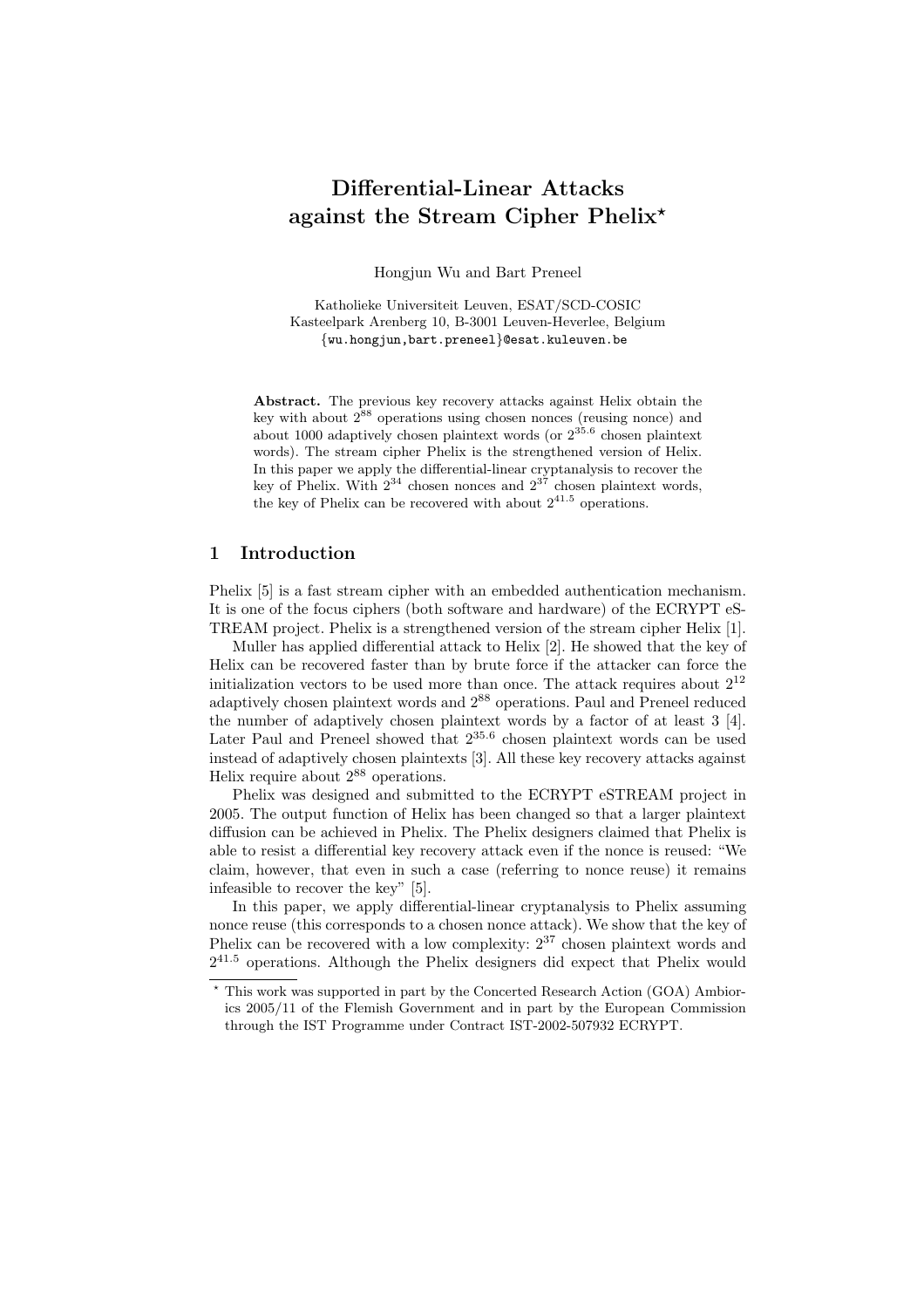loose most of its security properties when the nonce is reused, this paper shows that Phelix is completely insecure in such a setting.

This paper is organized as follows. In Sect. 2, we illustrate the operations of Phelix. Section 3 analyzes how the addend bits affect the differential distribution. Section 4 describes a basic differential key recovery attack on Phelix. The improved attack is given in Sect. 5. We discuss how to strengthen Phelix in Sect. 6. Section 7 concludes this paper.

## 2 The Stream Cipher Phelix

In this section, we only consider the encryption algorithm of Phelix. The full description of Phelix is given in [5]. The key size and nonce size of Phelix are 256 bits and 128 bits, respectively. The designers claim that there is no attack against Phelix with less than 2<sup>128</sup> operations.

Phelix updates fives 32-bit words:  $Z_0$ ,  $Z_1$ ,  $Z_2$ ,  $Z_3$  and  $Z_4$ . At the *i*th step, two secret 32-bit words  $X_{i,0}$ ,  $X_{i,1}$  and one 32-bit plaintext word  $P_i$  are applied to update the internal states. One 32-bit keystream word  $S_i$  is generated and is used to encrypt the plaintext  $P_i$ . Note that the plaintext is used to update the internal state so that the authentication can be performed. The word  $X_{i,0}$ is related to the key, and the word  $X_{i,1}$  is related to the key and nonce in a very simple way. Recovering any  $X_{i,0}$  and  $X_{i,1}$  implies recovering part of the key. One step of Phelix is given in Fig. 1.

## 3 The Differential Propagation of Addition

In this section, we study how the addend bits affect the differential propagation. The importance of this study is that it shows that the values of the addend bits can be determined by observing the differential distribution of the sum.

**Theorem 1.** Denote  $\phi_i$  as the *i*th least significant bit of  $\phi$ . Suppose two positive m-bit integers  $\phi$  and  $\phi'$  differ only at the nth least significant bit position  $(\phi \oplus \phi' = 2^n)$ . Let  $\beta$  be an m-bit random integer (m is much larger than n). Let  $\psi = \phi + \beta$  and  $\psi' = \phi' + \beta$ . For  $\beta_n = 0$ , denote the probability that  $\psi_{n+i} = \psi'_{n+i}$ as  $p_{n+i,0}$ . For  $\beta_n = 1$ , denote the probability that  $\psi_{n+i} = \psi'_{n+i}$  as  $p_{n+i,1}$ . Then the difference  $\Delta p_{n+i} = p_{n+i,0} - p_{n+i,1} = 2^{-n-i+1}$   $(i > 0)$ .

Theorem 1 can be proved easily if we consider the bias in the carry bits. We omit the proof here. In Theorem 1, the bias of the differential distribution decreases quickly as the value of n increases. We need another differential property that produces difference with a large bias even for large  $n$ . Before introducing that property, we give the following lemma from [6].

**Lemma 1.** Denote u and v as two random and independent n-bit integers. Let  $c_n = (u + v) \gg n$ , where  $c_n$  denotes the carry bit at the *n*th least significant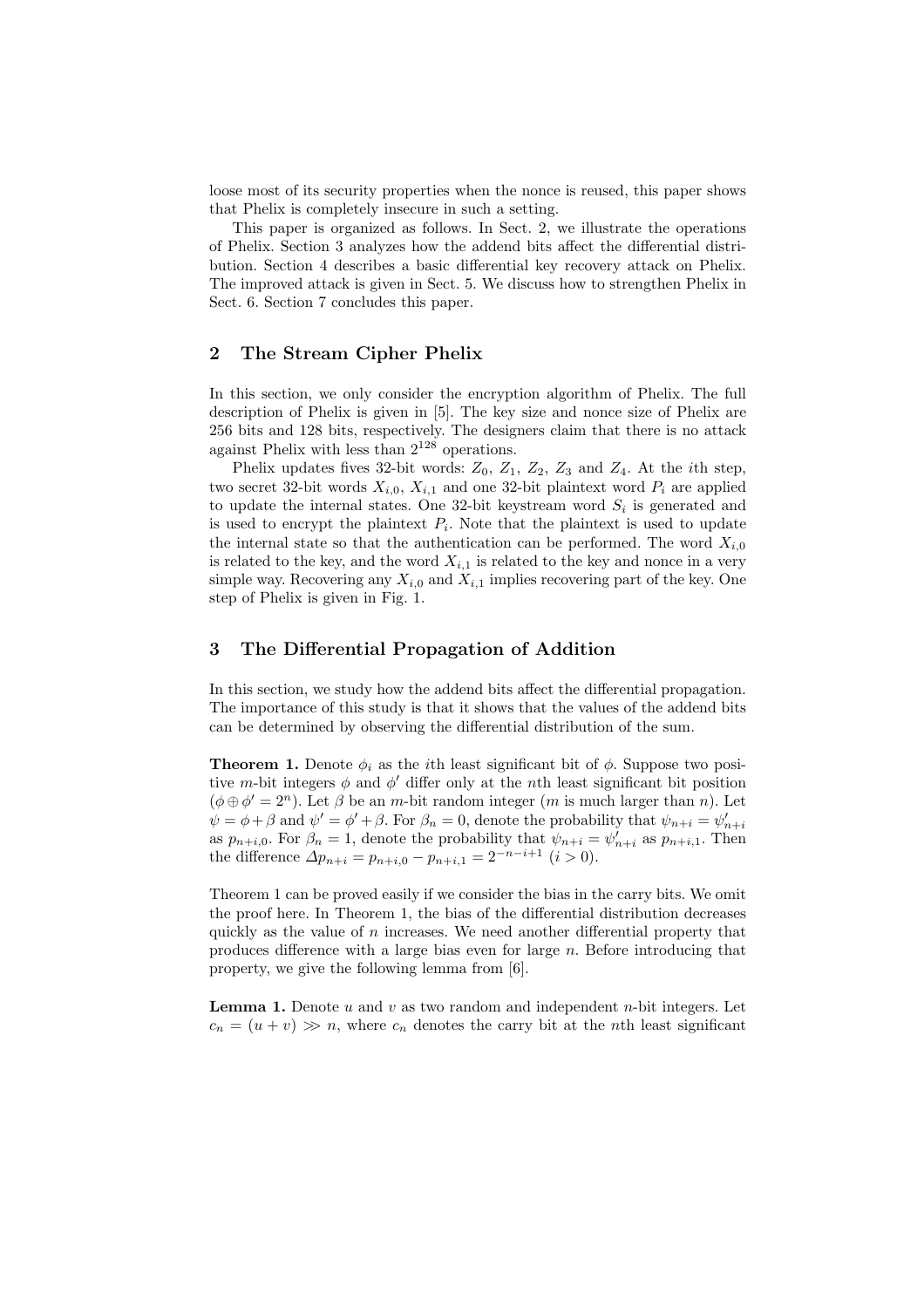

Fig. 1. One block of Phelix [5]

bit position. Denote the most significant bit of u as  $u_{n-1}$ . Then Pr( $c_n \oplus u_{n-1} =$  $0) = \frac{3}{4}.$ 

The large bias of the differential distribution for large n is given below.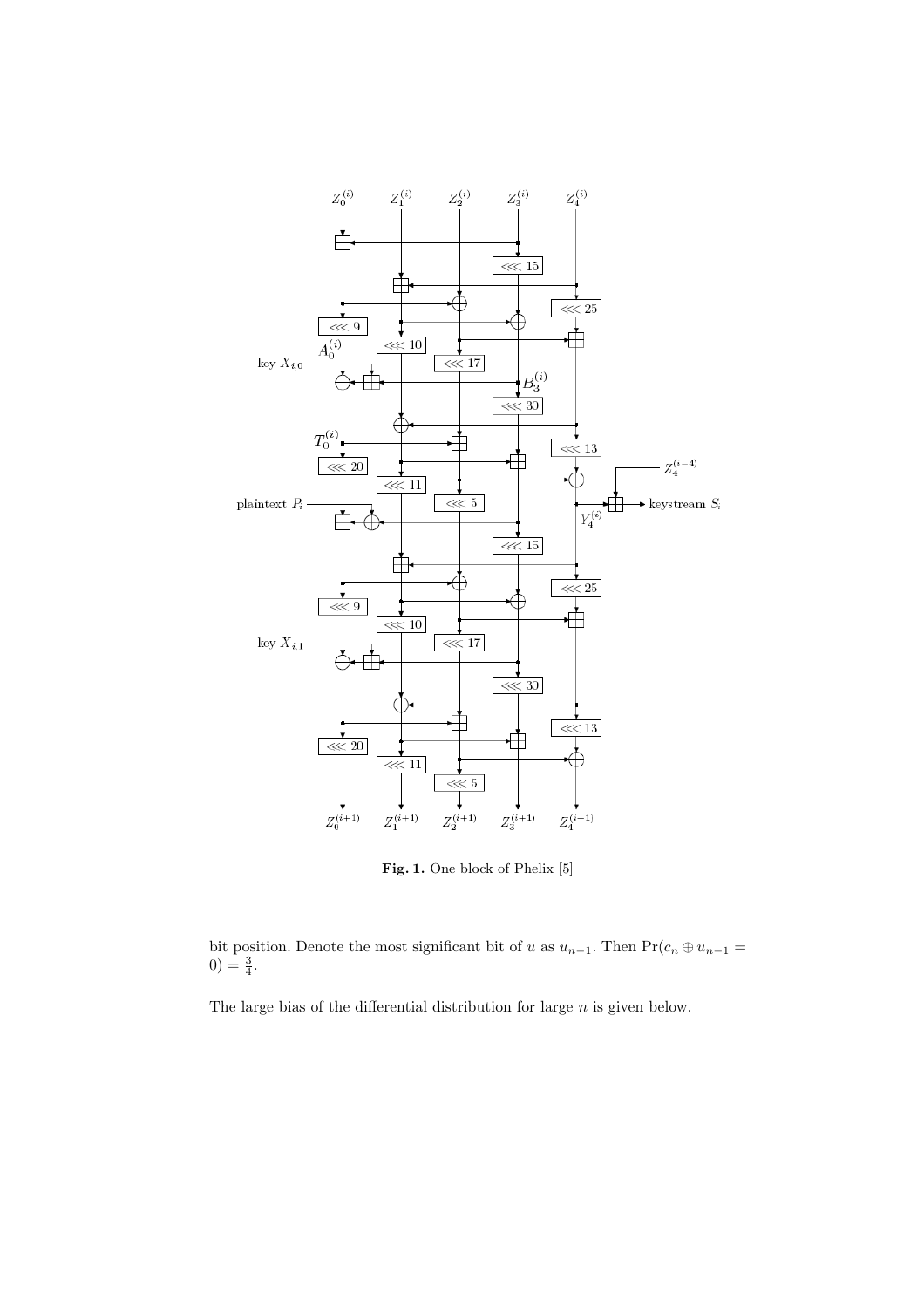**Theorem 2.** Denote  $\phi_i$  as the *i*th least significant bit of  $\phi$ . Suppose two positive m-bit integers  $\phi$  and  $\phi'$  differ only at the nth least significant bit position  $(\phi \oplus \phi' = 2^n)$ . Let  $\beta$  be an *m*-bit random integer (*m* is much larger than *n*). Let  $\psi = \phi + \beta$  and  $\psi' = \phi' + \beta$ . For  $\beta_n \oplus \beta_{n-1} = 0$ , denote the probability that  $\psi_{n+i} = \psi'_{n+i}$  as  $\bar{p}_{n+i,0}$ . For  $\beta_n \oplus \beta_{n-1} = 1$ , denote the probability that  $\psi_{n+i} = \psi'_{n+i}$  as  $\bar{p}_{n+i,1}$ . Then the difference  $\Delta \bar{p}_{n+i} = \bar{p}_{n+i,0} - \bar{p}_{n+i,1} = 2^{-i}$  $(i > 0).$ 

**Proof.** Denote the carry bit at the *i*th least significant bit position in  $\psi = \phi + \beta$ as  $c_i$ , and that in  $\psi' = \phi' + \beta$  as  $c'_i$ . Note that  $c'_n = c_n$ , thus  $c'_n \oplus \beta_n = c_n \oplus \beta_n$ . When  $c'_n \oplus \beta_n = c_n \oplus \beta_n = 0$ , we know that  $\psi \oplus \psi' = 2^n$  with probability 1, i.e.,  $\psi_{n+i} = \psi'_{n+i}$  with probability 1 for  $i > 0$ . When  $c'_n \oplus \beta_n = c_n \oplus \beta_n = 1$ , by induction we obtain that  $\psi_{n+i} = \psi'_{n+i}$  with probability  $1 - 2^{-i+1}$  for  $i > 0$ . According to Lemma 1, we know that  $c_n \oplus \beta_{n-1} = 0$  with probability  $\frac{3}{4}$ . If  $\beta_n \oplus \beta_{n-1} = 0$ , then  $c_n \oplus \beta_n = 0$  with probability  $\frac{3}{4}$ , thus  $\bar{p}_{n+i,0} = \frac{3}{4} \times 1 + \frac{1}{4} \times (1 - 2^{-i+1}) =$  $1-\frac{1}{4}\times 2^{-i+1}$ . If  $\beta_n \oplus \beta_{n-1} = 1$ , then  $c_n \oplus \beta_n = 0$  with probability  $\frac{1}{4}$ , thus  $\bar{p}_{n+i,1} = \frac{1}{4} \times 1 + \frac{3}{4} \times (1 - 2^{-i+1}) = 1 - \frac{3}{4} \times 2^{-i+1}$ . Then the difference  $\Delta \bar{p}_{n+i} = \bar{p}_{n+i,0} - \bar{p}_{n+i,1} = 2^{-i}$  for  $i > 0$ .

The above two theorems provide the guidelines to recover the key of Phelix. However, these two theorems deal with the ideal cases in which there is only one bit difference between  $\phi$  and  $\phi'$ , and  $\beta$  is assumed to be random. In the attacks, we deal with the complicated situation where each bit of  $\phi \oplus \phi'$  is biased, and  $\beta$  is a fixed integer. The value of each bit of  $\beta$  will affect the distribution of the higher order bits of  $(\phi + \beta) \oplus (\phi' + \beta)$  in a complicated way. In order to simplify the analysis, we will use simulations to obtain these relations in the attacks.

## 4 A Basic Key Recovery Attack on Phelix

We will first investigate the differential propagation in Phelix. Then we show how to recover the key of Phelix by observing the differential distribution of the keystream.

### 4.1 The bias in the differential distribution of the keystream

Assume an attacker can choose an arbitrary value for the nonce, then a nonce can be used more than once. We introduce one-bit difference into the plaintext at the *i*th step, i.e.,  $P_i \neq P'_i$ , and  $P_i \oplus P'_i = 2^n$   $(0 \leq n \leq 31)$ . Then we analyze the difference between  $B_3^{(i+1)}$  and  $B_3^{\prime(i+1)}$  (as indicated in Fig. 1). If all the carry bits are 0 (replacing all the additions with XORs), then the differences only appear at the 9th, 11th, 13th, 15th and 17th least significant bits between  $B_3^{(i+1)}$  and  $B_3^{\prime(i+1)}$ . Because of the carry bits, the differential distribution becomes complicated. We run the simulation and use the randomly generated  $Y_k^{(i)}$  $\zeta_k^{(i)}$   $(4 \ge k \ge 0),$  $P_i$ ,  $X_{i,1}$  in the simulation. With  $2^{30}$  plaintext pairs, we obtain the distribution of  $B_3^{(i+1)} \oplus B_3^{\prime (i+1)}$  in Table 1.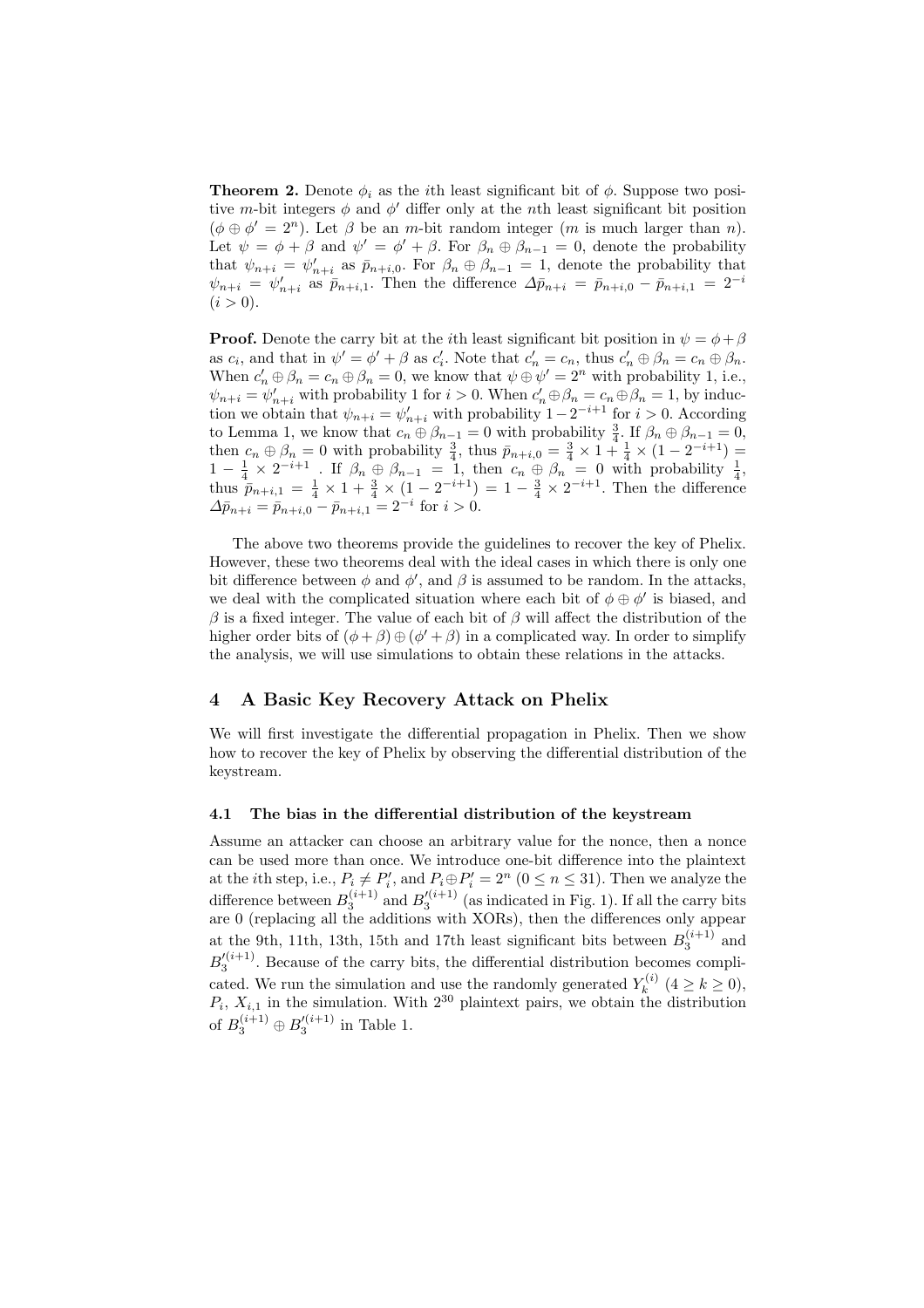| $\Omega$       | 0.9997 | 8  | 1.0000 | 16 | 0.5001 | 24 | 0.9161 |
|----------------|--------|----|--------|----|--------|----|--------|
|                | 0.9998 | 9  | 0.0000 | 17 | 0.4348 | 25 | 0.9470 |
| $\overline{2}$ | 0.9999 | 10 | 0.5000 | 18 | 0.5000 | 26 | 0.9673 |
| 3              | 0.9999 | 11 | 0.4375 | 19 | 0.5486 | 27 | 0.9803 |
| 4              | 1.0000 | 12 | 0.5000 | 20 | 0.6366 | 28 | 0.9883 |
| 5              | 1.0000 | 13 | 0.4492 | 21 | 0.7283 | 29 | 0.9931 |
| 6              | 1.0000 | 14 | 0.5000 | 22 | 0.8083 | 30 | 0.9960 |
| 7              | 1.0000 | 15 | 0.4273 | 23 | 0.8708 | 31 | 0.9977 |

**Table 1.** The probability that  $B_3^{(i+1),j} \oplus B_3'^{(i+1),j} = 0$  for  $P_i \oplus P_i' = 1$ 

From Table 1, we see that the distribution of  $B_3^{(i+1)} \oplus B_3^{\prime(i+1)}$  is heavily biased. For example,  $B_3^{(i+1),8} = B_3^{\prime(i+1),8}$  with probability close to 1, while  $B_3^{(i+1),9} =$  $B_3^{\prime(i+1),9}$  with probability close to 0. Note that  $T_0^{(i+1)} = A_0^{(i+1)} \oplus (B_3^{(i+1)} +$  $X_{i+1,0}$ ), according to Theorem 2, the distribution of  $T_0^{(i+1)} \oplus T_0^{\prime(i+1)}$  will be affected by the value of  $X_{i+1,0}^8 \oplus X_{i+1,0}^9$ , thus the distribution of  $B_{i+1} \oplus B'_{i+1}$  will be affected by the value of  $X_{i,0}^8 \oplus X_{i,0}^9$ . By observing the distribution of  $S_{i+1} \oplus S'_{i+1}$ , it may be possible to determine the value of  $X_{i,0}^8 \oplus X_{i,0}^9$ . Shifting the one-bit difference between  $P_i$  and  $P'_i$ , we may determine other values of  $X_{i,0}^{j+1} \oplus X_{i,0}^j$  for  $0 \leq j \leq 30$ , and recover in this way the key  $X_{i,0}$ . After recovering eight consecutive  $X_{i,0}$  values, the 256-bit key can be found immediately.

The above analysis gives a brief idea of the attack. However, the actual attacks are quite complicated due to the interference of many differences. It is very tedious to derive exactly how the distribution of  $S_{i+1} \oplus S'_{i+1}$  is affected by the value of  $X_{i+1,0}^{j+1} \oplus X_{i+1,0}^j$ . On the other hand, it is easy to search for the relation with simulations. In the following, we carried out a simulation to find the relation between the value of  $X_{i+1,0}^{j+1} \oplus X_{i+1,0}^j$  and the distribution of  $S_{i+1} \oplus S'_{i+1}.$ 

Let two plaintexts differ only in the *i*<sup>th</sup> word, and  $P_i \oplus P'_i = 1$ . We use the randomly generated  $Y_k^{(i)}$  $K_k^{(i)}$   $(4 \ge k \ge 0)$ ,  $P_i$ ,  $X_{i,1}$ ,  $X_{i+1,0}$ ,  $Z_4^{(i-3)}$  in the simulation. Denote with  $p_{j,0}^n$  the probability that  $S_{i+1}^n \oplus S_{i+1}^m = 0$  when  $X_{i,0}^{j+1} \oplus X_{i,0}^j = 0$ . And denote  $p_{j,1}^n$  as the probability that  $S_{i+1}^n \oplus S_{i+1}^{\prime n} = 0$  when  $X_{i,0}^{j+1} \oplus X_{i,0}^j = 1$ . Let  $\Delta \tilde{p}^n_j = (p^n_{j,0} - p^n_{j,1}) \times \frac{N}{\sigma}$ , where N denotes the number of plaintext pairs, and  $\sigma = \frac{\sqrt{N}}{2}$ . Assume that the values of  $p_{j,0}^n$  and  $p_{j,1}^n$  are close to  $\frac{1}{2}$ . If  $\Delta \tilde{p}_j^n > 4$ , the difference between  $p_{j,0}^n$  and  $p_{j,1}^n$  is larger than  $4\sigma$ , hence the value of  $X_{i,0}^{j+1} \oplus X_{i,0}^j$ can be determined correctly with high probability. For every value of the two bits  $X_{i,0}^{j+1}$  and  $X_{i,0}^j$ , we use  $2^{28}$  pairs to generate  $S_{i+1} \oplus S_{i+1}'$ , then compute  $p_{j,0}^n$ and  $p_{j,1}^n$ . Thus  $N = 2^{29}$ , and  $\sigma = 2^{13.5}$ . We list the large values of  $\Delta \tilde{p}_j^n$  below:

For  $j = 9$ ,  $\Delta \tilde{p}_9^{13} = 55.7$ . For  $j = 10$ ,  $\Delta \tilde{p}_{10}^{13} = 133.9$ .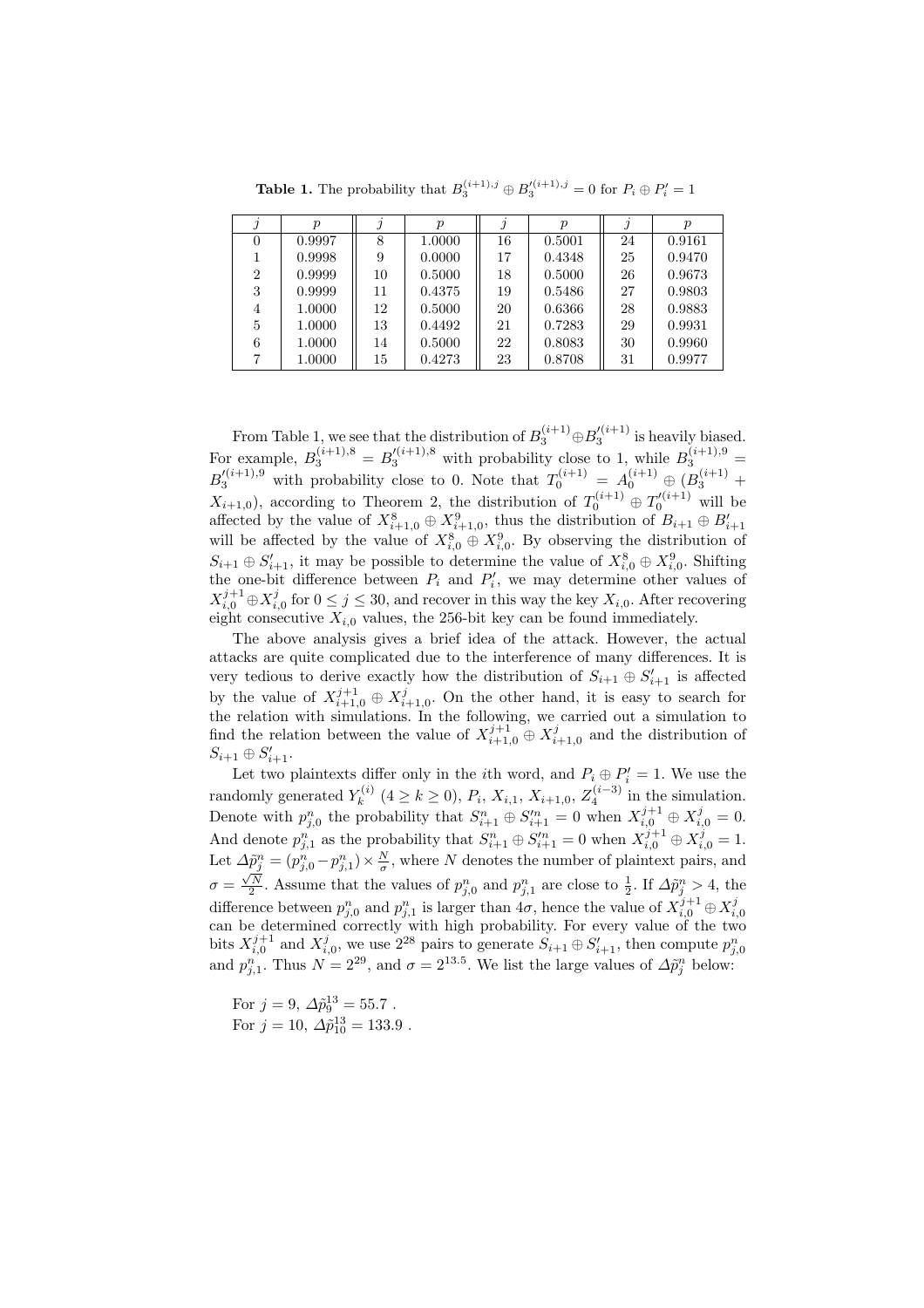For 
$$
j = 14
$$
,  $\Delta \tilde{p}_{14}^{17} = 51.5$ .  
\nFor  $j = 15$ ,  $\Delta \tilde{p}_{15}^{19} = -9.1$ ,  $\Delta \tilde{p}_{15}^{22} = 14.9$ ,  $\Delta \tilde{p}_{15}^{23} = -15.7$ .  
\nFor  $j = 16$ ,  $\Delta \tilde{p}_{16}^{10} = -50.8$ ,  $\Delta \tilde{p}_{16}^{21} = 62.0$ ,  $\Delta \tilde{p}_{16}^{22} = 97.7$ ,  $\Delta \tilde{p}_{16}^{23} = -106.6$ ,  
\n $\Delta \tilde{p}_{16}^{25} = 11.8$ ,  $\Delta \tilde{p}_{16}^{26} = 16.0$ ,  $\Delta \tilde{p}_{16}^{22} = -17.4$ .  
\nFor  $j = 17$ ,  $\Delta \tilde{p}_{17}^{21} = 77.4$ ,  $\Delta \tilde{p}_{17}^{22} = 145.3$ ,  $\Delta \tilde{p}_{17}^{23} = -171.6$ ,  $\Delta \tilde{p}_{17}^{25} = 12.3$ ,  
\n $\Delta \tilde{p}_{17}^{26} = 28.5$ ,  $\Delta \tilde{p}_{17}^{27} = -30.4$ .  
\nFor  $j = 18$ ,  $\Delta \tilde{p}_{18}^{21} = 80.2$ ,  $\Delta \tilde{p}_{18}^{27} = 179.7$ ,  $\Delta \tilde{p}_{18}^{23} = -241.7$ ,  $\Delta \tilde{p}_{18}^{26} = 32.8$ ,  
\n $\Delta \tilde{p}_{18}^{27} = -43.7$ .  
\nFor  $j = 19$ ,  $\Delta \tilde{p}_{18}^{22} = 139.6$ ,  $\Delta \tilde{p}_{19}^{23} = -220.6$ ,  $\Delta \tilde{p}_{19}^{26} = 19.0$ ,  $\Delta \tilde{p}_{1$ 

The data given above show that the distribution of  $S_{i+1} \oplus S'_{i+1}$  is strongly affected by the value of  $X_{i+1,0}^{j+1} \oplus X_{i+1,0}^j$ .

### 4.2 Recovering the key

Note that in the above analysis, when we deal with a particular  $X_{i+1,0}^{j+1} \oplus X_{i+1,0}^j$ , the other bits of  $X_{i+1,0}$  are random. In the key recovery attack, the value of  $X_{i+1,0}$  is fixed, so we need to consider the interference between the bits  $X_{i+1,0}^{j+1} \oplus$  $X_{i+1,0}^j$ .

We notice that there are many large biases related to  $S_{i+1}^{23} \oplus S_{i+1}^{23}$ . However, the values of  $X_{i+1,0}^{j+1} \oplus X_{i+1,0}^j$  (15  $\leq j \leq 20$ ) all have a significant effect on the distribution of  $S_{i+1}^{23} \oplus S_{i+1}^{23}$ . It is thus a bit complicated to determine the values of  $X_{i+1,0}^{j+1} \oplus X_{i+1,0}^j$   $(15 \le j \le 20)$ .

In the following, we consider the bit  $S_{i+1}^{17} \oplus S_{i+1}'^{17}$ . Its distribution is dominated by the value of  $X^{15}_{i+1,0} \oplus X^{14}_{i+1,0}$ . For every value of the two bits  $X^{15}_{i+1,0}$  and  $X^{14}_{i+1,0}$ , we use  $2^{30}$  pairs to generate  $S_{i+1} \oplus S'_{i+1}$ , then compute  $p_{14,0}^{17}$  and  $p_{14,1}^{17}$ . From the simulation, we found that  $p_{14,0}^{17} = 0.50227$  and  $p_{14,1}^{17} = 0.50117$ . We denote the average of  $p_{14,0}^{17}$  and  $p_{14,1}^{17}$  as  $\bar{p}_{14}^{17}$ , i.e.,  $\bar{p}_{14}^{17} = \frac{p_{14,0}^{17} + p_{14,1}^{17}}{2} = 0.50172$ . Running a similar simulation, we found that  $p_{13,0}^{17} = 0.50175$  and  $p_{13,1}^{17} = 0.50169$ . For all the  $j \neq 13, j \neq 14$ , we found that  $p_{j,0}^{17} \approx \bar{p}_{14}^{17}$  and  $p_{j,1}^{17} \approx \bar{p}_{14}^{17}$ . The value of  $X_{i+1,0}^{15} \oplus X_{i+1,0}^{14}$  is recovered as follows: from the keystreams, we compute the fraction for which  $S_{i+1}^{17} \oplus S_{i+1}'^{17} = 0$ . If it is larger than  $\bar{p}_{14}^{17}$ , then the value of  $X_{i+1,0}^{15} \oplus X_{i+1,0}^{14}$  is considered to be 0; otherwise the value of  $X_{i+1,0}^{15} \oplus X_{i+1,0}^{14}$  is considered to be 1.

We now compute the number of plaintext pairs required to determine the value of  $X_{i+1,0}^{15} \oplus X_{i+1,0}^{14}$ . Suppose that N pairs of plaintexts are used. The standard deviation is  $\sigma =$  $\mathfrak{m}$  $N \times \bar{p}_{14}^{17} \times (1 - \bar{p}_{14}^{17})$ . To determine the value of  $X_{i+1,0}^{15} \oplus X_{i+1,0}^{14}$  with success rate 0.99, we require that  $N \times (p_{14,0}^{17} - p_{14,1}^{17})$  –  $(p_{13,0}^{17} - p_{13,1}^{17})) > 4.66 \times \sigma$  (The cumulative distribution function of the normal distribution gives value 0.99 at the point  $2.33\sigma$ ). Thus we require that  $N > 2^{22.27}$ .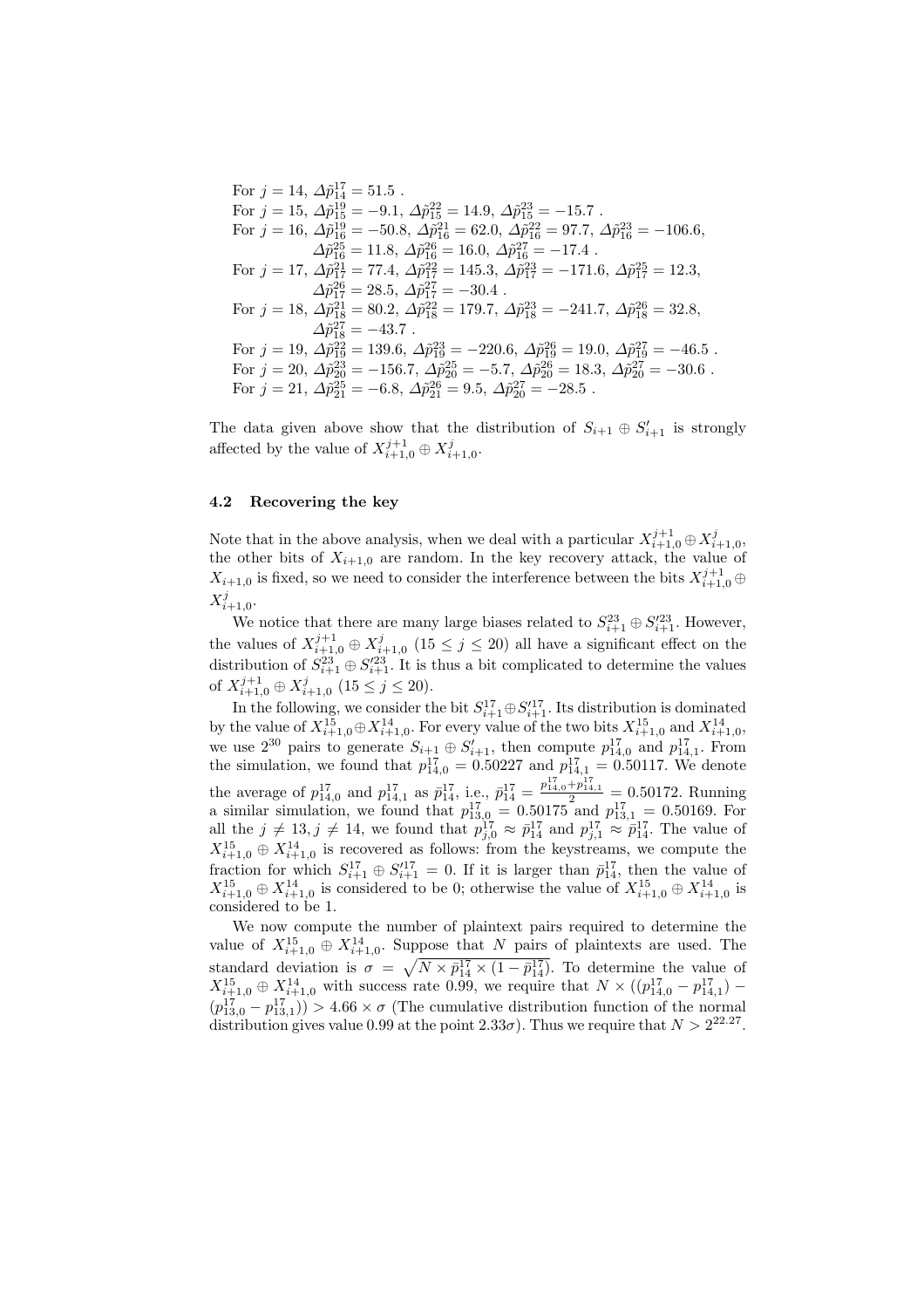We used the Phelix C source code submitted to eSTREAM in the experiments.<sup>1</sup>

**Experiment 1.** The goal of this experiment is to recover the value of  $X_{1,0}^{15} \oplus X_{1,0}^{14}$ . Each plaintext has two words  $P_0$  and  $P_1$ . For each plaintext pair, the two words differ only in the least significant bit of  $P_0$ .  $N$  plaintext pairs are used for each key to determine the value of  $X_{1,0}^{15} \oplus X_{1,0}^{14}$  as follows: if the fraction of cases for which  $S_1^{17} \oplus S_1'^{17} = 0$  is larger than  $\bar{p}_{14}^{17} = 0.50172$ , then the value of  $X_{1,0}^{15} \oplus X_{1,0}^{14}$ <br>is considered to be 0; otherwise the value of  $X_{1,0}^{15} \oplus X_{1,0}^{14}$  is considered to be 1. A random nonce was used for each plaintext pair. We tested 200 keys in the experiment. For  $N = 2^{22.3}$ , the values of  $X_{1,0}^{15} \oplus X_{1,0}^{14}$  of 183 keys are determined correctly. For  $N = 2^{25}$ , the values of  $X_{1,0}^{15} \oplus X_{1,0}^{14}$  of 192 keys are determined correctly.

Experiment 1 shows that the value of  $X_{1,0}^{15} \oplus X_{1,0}^{14}$  can be determined successfully by introducing a difference in the least significant bit of  $P_0$ , but with a higher error rate. The reason is that other bits of  $X_{1,0}$  affects the determination of  $X_{1,0}^{15} \oplus X_{1,0}^{14}$  in a subtle way.

We now proceed to recover the other bits of  $X_{1,0}$ . By rotating the onebit difference between  $P_0$  and  $P'_0$ , and using the same threshold value, we can determine the value of  $X_{1,0}^{j+1} \oplus X_{1,0}^j$  for  $2 \leq j \leq 3, 5 \leq j \leq 10$  and  $14 \leq j \leq 28$ .

Thus we are able to recover 23 bits of information on each  $X_{i,0}$ . Note that the 256-bit key is recovered from eight consecutive  $X_{i,0}$ . Thus we are able to recover  $23 \times 8 = 184$  bits of the key with success rate about  $\frac{192}{200} = 0.96$ . The number of plaintext pairs required in the attack is about  $2^{25} \times 32 \times 8 = 2^{33}$ .

We need to improve the above attack in two approaches: recovering more key bits and improving the success rate. The direct approach is to adjust the threshold value for each key bit position. In the following, we illustrate a more advanced approach which recovers the values of  $Z_4^{(i)}$  before recovering the key.

## 5 Improving the Attack on Phelix

In the above attack, we use a random nonce for each plaintext pair, i.e., every nonce is used twice with the same key. When the nonce is used many times with the same key, we can introduce the difference at  $P_i$  and recover the value of  $Z_4^{i-3}$ by observing the distribution of  $S_{i+1} \oplus S'_{i+1}$ . Then we proceed to recover  $X_{i+1,0}$ .

## 5.1 Recovering  $Z_4^{(i)}$

We introduce the difference to the least significant bit of  $P_i$  ( $P_i \oplus P'_i = 1$ ). A simulation is carried out to determine the distribution of  $Y_4^{(i+1)} \oplus Y_4^{\prime(i+1)}$ . We use the randomly generated  $Y_k^{(i)}$  $k^{(i)}$   $(4 \ge k \ge 0), P_i, X_{i,1}, X_{i+1,0}$  in the simulation.

 $1$  Note that we have found and corrected a small bug in this source code. The output should be computed as  $S_i = Y_4^{(i)} + Z_4^{(i-4)}$  in stead of  $S_i = Y_4^{(i)} + Z_4^{(i-3)}$ .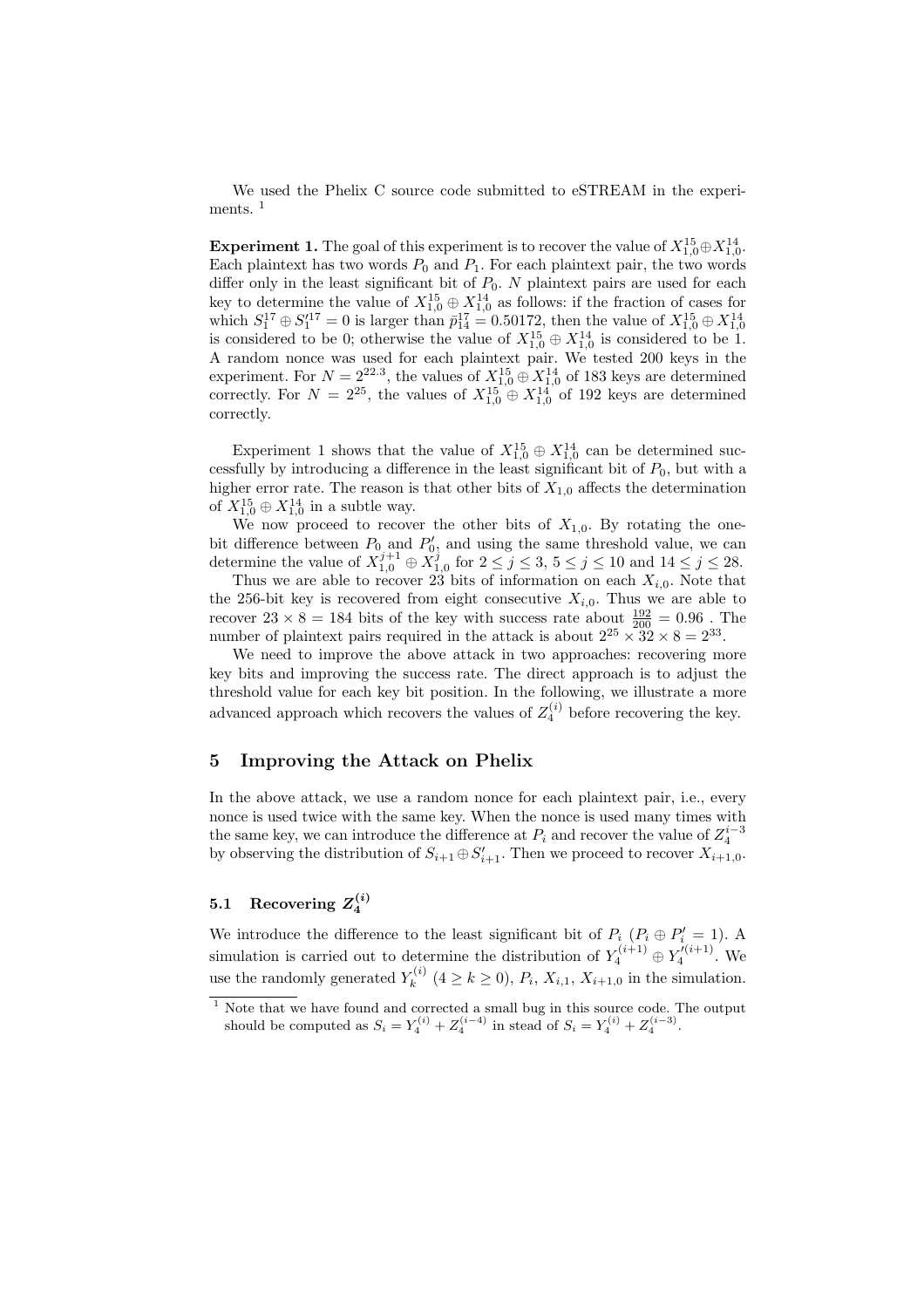Denote  $\dot{p}_n$  as the probability that  $Y_4^{(i+1),n} \oplus Y_4'^{(i+1),n} = 0$ . With  $2^{30}$  pairs, we obtain the values of  $\dot{p}_n$  in Table 2.

|                | $\dot{p}_j - 0.5$ |    | $\dot{p}_j - 0.5$ |    | $\dot{p}_i - 0.5$ |    | $\dot{p}_j - 0.5$ |
|----------------|-------------------|----|-------------------|----|-------------------|----|-------------------|
| 0              | 0.03326           | 8  | 0.00003           | 16 | $-0.00003$        | 24 | 0.00046           |
|                | 0.12983           | 9  | 0.03517           | 17 | 0.00268           | 25 | 0.05926           |
| $\overline{2}$ | 0.20291           | 10 | 0.00002           | 18 | $-0.00001$        | 26 | 0.15064           |
| 3              | $-0.27754$        | 11 | 0.00001           | 19 | $-0.00266$        | 27 | $-0.24028$        |
| 4              | $-0.00005$        | 12 | 0.00000           | 20 | $-0.00004$        | 28 | 0.00001           |
| 5              | 0.05663           | 13 | 0.02293           | 21 | 0.02276           | 29 | 0.05770           |
| 6              | $-0.15327$        | 14 | $-0.00001$        | 22 | 0.07434           | 30 | 0.15508           |
|                | $-0.00001$        | 15 | $-0.00001$        | 23 | $-0.14414$        | 31 | $-0.24907$        |

**Table 2.** The probability that  $Y_4^{(i+1),j} \oplus Y_4'^{(i+1),j} = 0$  for  $P_i \oplus P_i' = 1$ 

From Table 2, we notice that  $Y_4^{(i+1)} \oplus Y_4'^{(i+1)}$  is heavily biased. For example,  $Y_4^{(i+1),2} = Y_4'^{(i+1),2}$  with probability about 0.70291, while  $Y_4^{(i+1),3} = Y_4'^{(i+1),3}$ with probability about 0.22246. Note that  $S_{i+1} = Y_4^{(i+1)} \oplus Z_4^{(i-3)}$ , according to Theorem 2, the distribution of  $S_{i+1} \oplus S'_{i+1}$  is affected by the value of  $Z_4^{(i-3),3}$   $\oplus$  $Z_4^{(i-3),2}$ . Next we carry out simulations to characterize this relation.

We use the randomly generated  $Y_k^{(i)}$ We use the randomly generated  $Y_k^{(i)}$   $(4 \ge k \ge 0)$ ,  $P_i$ ,  $X_{i,1}$ ,  $X_{i+1,0}$ ,  $Z_4^{(i-3)}$ <br>in the simulation. The one-bit difference is introduced to  $P_i$ , i.e.,  $P_i \oplus P'_i = 2^j$ . Denote  $\ddot{p}_{j,0}^n$  as the probability that  $S_{i+1}^n \oplus S_{i+1}'^n = 0$  when  $Z_4^{(i-3),j+1} \oplus Z_4^{(i-3),j} = 0$ . And denote  $\ddot{p}_{j,1}^n$  as the probability that  $S_{i+1}^n \oplus S_{i+1}^m = 0$  when  $Z_4^{(i-3),j+1} \oplus$  $Z_4^{(i-3),j} = 1$ . For each value of  $Z_4^{(i-3),3}$  and  $Z_4^{(i-3),2}$ , we use  $2^{28}$  plaintext pairs. We find that  $\ddot{p}_{2,0}^5 = 0.5461$  and  $\ddot{p}_{2,1}^5 = 0.5193$ . The large difference between  $\ddot{p}_{2,0}^5$  and  $\ddot{p}_{2,1}^5$  shows that the value of  $Z_4^{(i-3),3} \oplus Z_4^{(i-3),2}$  can be determined with success rate 0.999 with about  $2^{13.9}$  plaintext pairs (The cumulative distribution function of the normal distribution gives value 0.999 at the point  $3.1\sigma$ ).

The above approach is able to recover  $Z_4^{(0)}$ , but the success rate is not that high according to our experiment. In the following, we use a new approach to determine  $Z_4^{(0)}$ . To reduce the interference between the bits of  $Z_4^{(i-3)}$ , we recover the least significant bit of  $Z_4^{(i-3)}$  first, then proceed to recover the more significant bits bit-by-bit.

We start with determining the value of  $Z_4^{(i-3),0}$ . Let  $P_i \oplus P'_i = 1$ . Running the simulation with  $2^{28}$  plaintext pairs, we found that  $\ddot{p}_{-1,0}^2 = 0.70296$ , and  $\ddot{p}^2_{-1,1} = 0.65422$  (let  $Z_4^{(i-3),-1} = 0$ ). To determine the value of  $Z_4^{(i-3),0}$  with success rate 0.999, we need about  $2^{12.0}$  plaintext pairs.

**Experiment 2.** The goal of this experiment is to determine the value of  $Z_4^{(0),0}$ . Each plaintext has five random words  $P_i$  ( $0 \le i \le 4$ ). For each plaintext pair,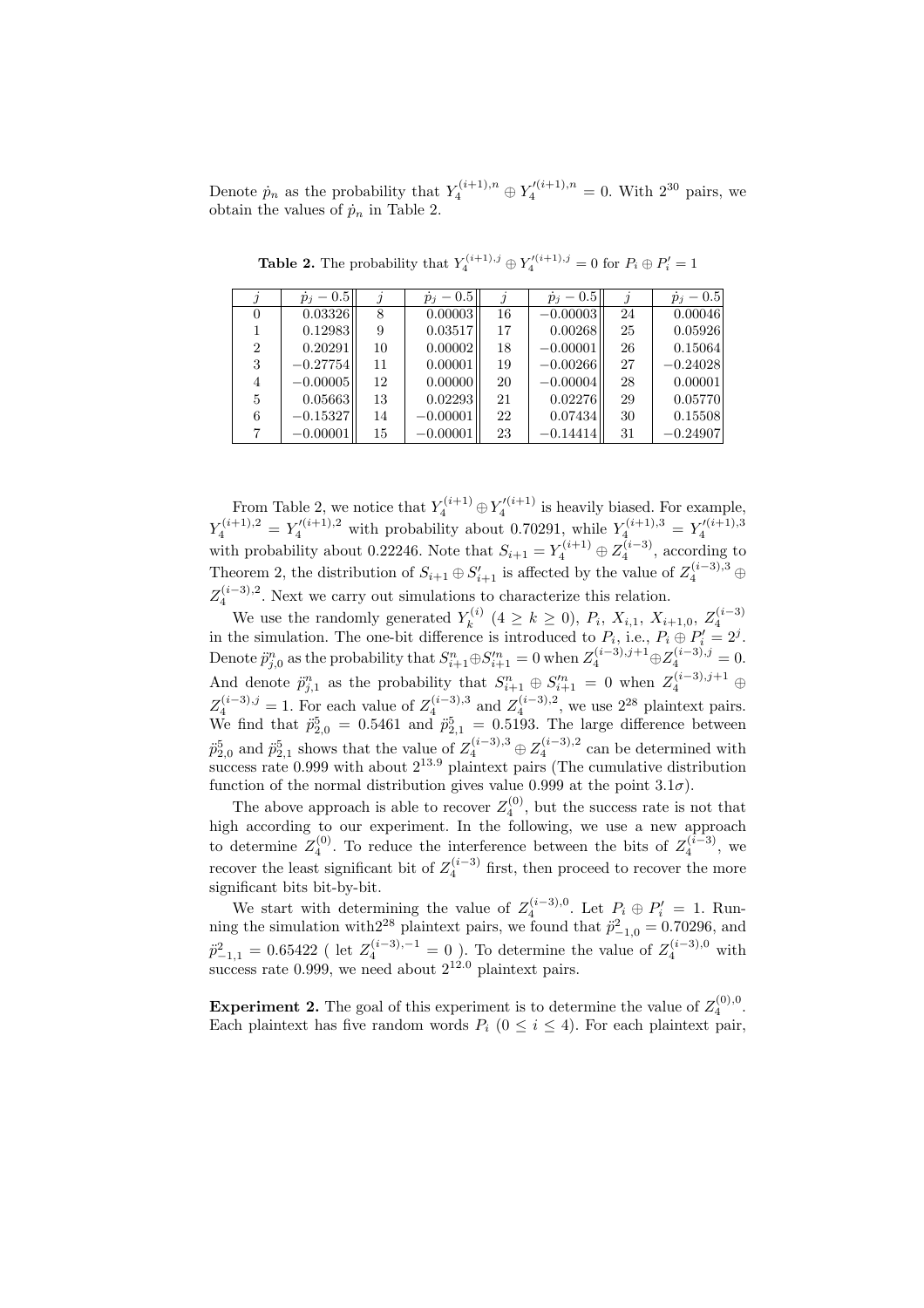the difference is only in the least significant bit of  $P_3$ . N plaintext pairs are used for each key/nonce pair to determine the value of  $Z^{(0),0}$  as follows: if the rate that  $S_4^2 \oplus S_4'^2 = 0$  is larger than  $\frac{\ddot{p}_{-1,0}^2 + \ddot{p}_{-1,1}^2}{2} = \frac{0.70296 + 0.65422}{2} = 0.6786$ , then the value of  $Z_4^{(0),0}$  is considered to be 0; otherwise the value of  $Z_4^{(0),0}$  is considered to be 1. We tested 1000 key/nonce pairs in the experiment. For  $N = 2^{12}$ , the values of  $Z_4^{(0),0}$  of 998 key/nonce pairs are determined correctly. For  $N = 2^{13}$ , the values of  $Z_4^{(0),0}$  of all the key/nonce pairs are determined correctly.

After recovering the value of  $Z_4^{(i-3),0}$ , we proceed to recover the values of the other bits of  $Z_4^{(i-3)}$ . Let  $Z_4^{(i-3),(n-1\cdots 0)}$  denote the *n* least significant bits of  $Z^{(i-3)}$ , i.e.,  $Z_4^{(i-3),(n-1\cdots 0)} = Z^{(i-3)} \mod 2^n$ . Let the difference be introduced to the kth least significant bit of  $P_i$ , i.e.,  $P_i \oplus P'_i = 2^k$ . Denote  $\hat{p}_{z(i-1)}^{k,j,0}$  $z_4^{(i-3),(n-1...0)}$  as the probability that the value of the *j*th bit of  $(S_{i+1} - Z_4^{(i-3),(n-1\cdots 0)}) \oplus (S'_{i+1} Z_4^{(i-3),(n-1\cdots 0)}$  is 0 when  $Z_4^{(i-3),n} = 0$ . Denote  $\hat{p}_{Z^{(i-1)}}^{k,j,1}$  $\mathbb{Z}_4^{(i-3),(n-1\cdots 0)}$  as the probability that the value of the jth bit of  $(S_{i+1} - Z_4^{(i-3),(n-1\cdots 0)}) \oplus (S_{i+1}' - Z_4^{(i-3),(n-1\cdots 0)})$  is 0 when  $Z_4^{(i-3),n} = 1$ . If the value of  $Z_4^{(i-3),(n-1\cdots 0)}$  is determined correctly, then  $\hat{p}_{\sigma(i)}^{k,j,0}$  $\chi_{Z_4^{(i-3),(n-1\cdots 0)}}^{k,j,0} = \dot{p}_0^{k,j,0}, \text{ and } \dot{p}_{Z_4^{(i-1)}}^{k,j,1}$  $z_4^{k,j,1}$ ,  $z_4^{(i-3),(n-1...0)} = \dot{p}_0^{k,j,1}$ . This property is important for recovering  $Z_4^{(i-3)}$ .  $(i-3)$ 

Let  $P_i \oplus P'_i = 2$ . We use  $2^{28}$  plaintext pairs in the simulation. We found that  $\hat{p}_0^{1,3,0} = 0.66469$  and  $\hat{p}_0^{1,3,1} = 0.60220$ . It shows that when  $Z_4^{(i-3),0} = 0$ , if the rate that  $S_{i+1}^3 \oplus S_{i+1}'^3 = 0$  is larger than  $\frac{0.66469 + 0.60220}{2} = 0.63345$ , then the value of  $Z_4^{(i-3),1}$  is determined to be 0; otherwise the value of  $Z_4^{(i-3),1}$  is determined to be 1. We need about  $2^{11.3}$  plaintext pairs to determine the value of  $Z_4^{(i-3),1}$ correctly with success rate 0.999. Using the Phelix code in the experiment, we tested 1000 random key/nonce pairs satisfying  $Z_4^{(0),0} = 0$ , and  $2^{12}$  plaintext pairs are used for each key/nonce pair with the difference  $P_3 \oplus P_3' = 2$ . We found that all the 1000 values of  $Z_4^{(0),1}$  are determined correctly. If  $Z_4^{(i-3),0} = 1$ , we observe the third least significant bit of  $(S_{i+1} - 1) \oplus (S'_{i+1} - 1)$ , and we can determine the value of  $Z_4^{(0),1} = 0$  with success rate 0.999 with about  $2^{11.3}$  plaintext pairs.

Let  $P_i \oplus P'_i = 2^2$ , we are able to determine the value of  $Z_4^{(i-3),2}$  by observing the fourth least significant bit of  $(S_{i+1} - Z_4^{(i-3),(1...0)}) \oplus (S'_{i+1} - Z_4^{(i-3),(1...0)})$ . In general, let  $P_i \oplus P'_i = 2^j$ , then we are able to determine the value of  $Z_4^{(i-3),j}$  by observing the  $(j + 2)$ th least significant bit of  $(S_{i+1} - Z_4^{(i-3),(j-1\cdots 0)}) \oplus (S'_{i+1} Z_4^{(i-3),(j-1\cdots 0)}$  with about  $2^{12}$  plaintext pairs. Thus we are able to recover  $Z_4^{(i-3)}$ (except the values of  $Z_4^{(i-3),30}$  and  $Z_4^{(i-3),31}$ ) with success rate very close to 1. The number of plaintext pairs required in the above attack is about  $2^{12} \times 30 \approx$  $2^{17}$ .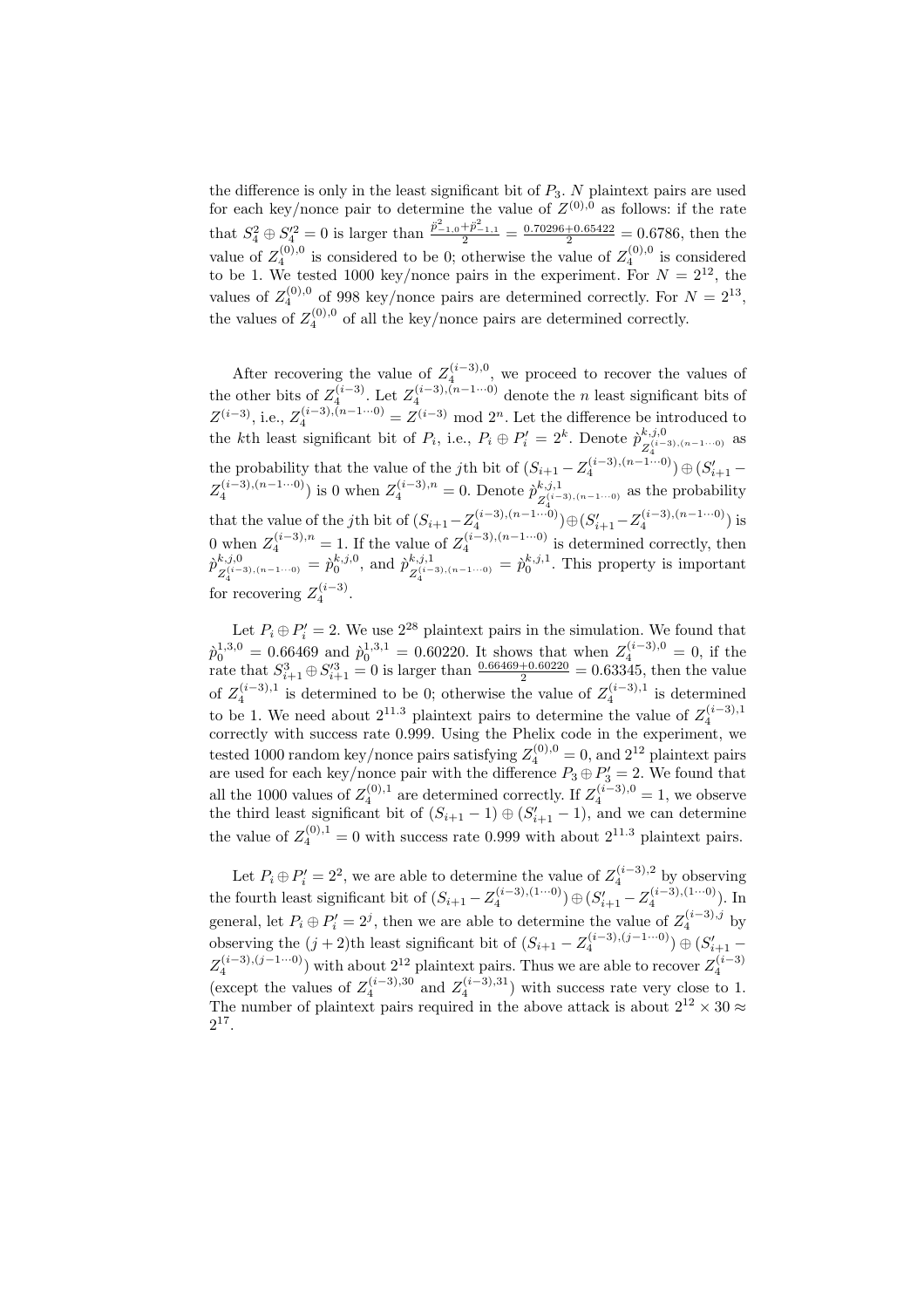#### 5.2 Recovering  $X_{i+1,0}$

After recovering  $Z_4^{(i-3)}$  (except  $Z_4^{(i-3),31}$  and  $Z_4^{(i-3),30}$ ), we know the value of  $(S_{i+1} - Z_4^{(i-3),(29\cdots 0)}) \oplus (S_{i+1}' - Z_4^{(i-3),(29\cdots 0)})$ . Thus we know the value of  $Y^{(i+1),j} \oplus Y'^{(i+1),j}$   $(0 \leq j \leq 30)$ . Then we are able to recover  $X_{i+1,0}$  more efficiently.

Let two plaintexts differ only in the *i*<sup>th</sup> word. And let  $P_i \oplus P'_i = 1$ . We use the randomly generated  $Y_k^{(i)}$  $K_k^{(i)}$   $(4 \ge k \ge 0)$ ,  $P_i$ ,  $X_{i,1}$ ,  $X_{i+1,0}$ ,  $Z_4^{(i-3)}$  in the simulation. For every value of the two bits  $X_{i,0}^{j+1}$  and  $X_{i,0}^j$ , we use  $2^{28}$  plaintext pairs to generate  $Y_4^{(i+1)} \oplus Y_4'^{(i+1)}$ , then compute  $p_{j,0}^n$  and  $p_{j,1}^n$  (suppose that  $S_{i+1} = Y_4^{(i+1)}$ since  $Z_4^{(i-3)}$  is known). Thus  $N = 2^{29}$ , and  $\sigma = 2^{13.5}$ . We list the following two large biases  $\Delta \tilde{p}_j^n$ :

For 
$$
j = 9
$$
,  $\Delta \tilde{p}_9^{13} = 144.1$   
For  $j = 10$ ,  $\Delta \tilde{p}_{10}^{13} = 362.12$ 

We use  $\Delta \tilde{p}_9^{13}$  and  $\Delta \tilde{p}_{10}^{13}$  in the attack. Note that the values of  $X_{i+1,0}^{10} \oplus X_{i+1,0}^9$ and  $X_{i+1,0}^{11} \oplus X_{i+1,0}^{10}$  both affect the distribution of  $Y_4^{(i+1),13} \oplus Y_4^{\prime(i+1),13}$ . We carried out a simulation with 2<sup>30</sup> chosen plaintext pairs to determine how the value of  $X_{i+1,0}^{9}$  affects the value of  $Y_4^{(i+1),13}$ . If  $X_{i+1,0}^{9} = 0$ , and the values of  $X_{i+1,0}^{11}||X_{i+1,0}^{0}$  are 00, 11, 01 and 11 (in binary format), we obtain that  $Y_4^{(i+1),13} \oplus Y_4^{\prime(i+1),13} = 0$  with probability 0.53033, 0.52334, 0.51946 and 0.51864, respectively; if  $X_{i+1,0}^9 = 1$ , we obtain that  $Y_4^{(i+1),13} \oplus Y_4^{\prime(i+1),13} = 0$  with probability 0.52334, 0.53030, 0.51861 and 0.51948, respectively. We thus let  $p_{0,0}^{13} = 0.52334$ , and  $p_{0,1}^{13} = \frac{0.51946 + 0.51948}{2} = 0.51947$ . About  $2^{19.3}$  plaintext pairs are required to determine the value of  $X_{i+1,0}^{11} \oplus X_{i+1,0}^{10}$  with success rate 0.999.

**Experiment 3.** Suppose that the value of  $Z_4^{(0)}$  is known. The goal of this experiment is to determine the value of  $X_{4,0}^{11} \oplus X_{4,0}^{10}$ . Each plaintext has five random words  $P_i$  ( $0 \le i \le 4$ ). For each plaintext pair, those five words differ only in the least significant bit of  $P_3$ . N plaintext pairs are used for each key/nonce pair to determine the value of  $X_{4,0}^{11} \oplus X_{4,0}^{10}$  as follows: if the rate that  $Y_4^{13} \oplus Y_4'^{13} = 0$  is larger than  $\frac{0.52334+0.51947}{2} = 0.52140$ , then the value of  $X_{4,0}^{11} \oplus X_{4,0}^{10}$  is considered to be 0; otherwise the value of  $X_{4,0}^{11} \oplus X_{4,0}^{10}$  is considered to be 1. We tested 1000 key/nonce pairs in the experiment. For  $N = 2^{19.3}$ , 948 values of 1000  $X_{4,0}^{11} \oplus X_{4,0}^{10}$ are determined correctly. We change the threshold value 0.52140 to 0.52035, then 970 values of 1000  $X_{4,0}^{11} \oplus X_{4,0}^{10}$  are determined correctly for  $N = 2^{20}$ , 976 values are determined correctly for  $N = 2^{21}$ , 990 values are determined correctly for  $N = 2^{22}$ .

Experiment 3 shows that the value of  $X_{4,0}^{11} \oplus X_{4,0}^{10}$  can be determined successfully by introducing a difference in the least significant bit of  $P_3$ . With  $2^{22}$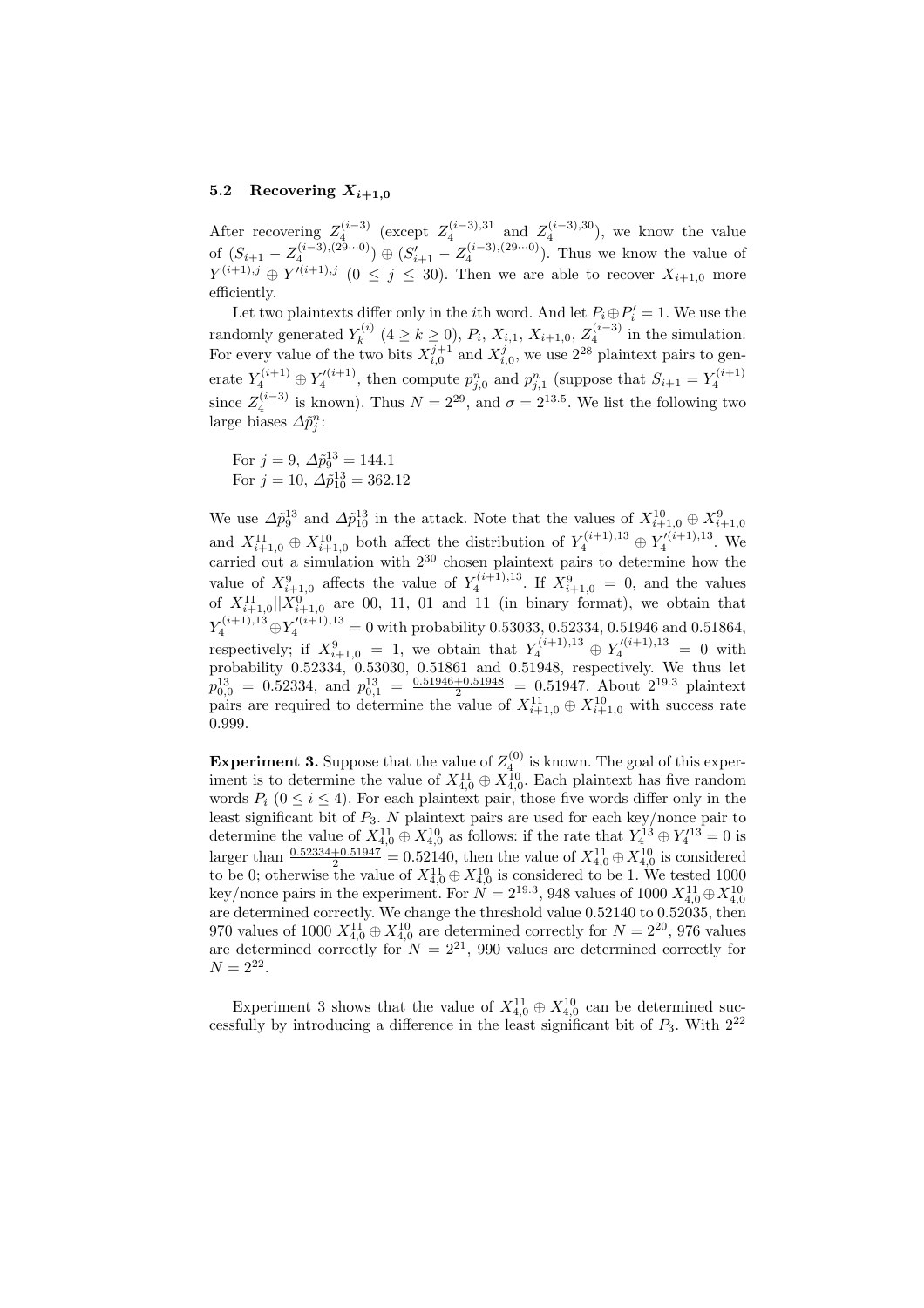chosen pairs, we are able to determine the value of  $X_{4,0}^{11} \oplus X_{4,0}^{10}$  with success rate about 0.99.

Then we shift the one-bit difference to recover the values of  $X_{1,0}^{j+1} \oplus X_{1,0}^j$ for  $2 \leq j \leq 28$ . The threshold value needs to be modified for different values of  $i$ . The results are given in Table 3 in Appendix A. Note that according to Experiment 3, the threshold values should be slightly adjusted to achieve high success rate.

The reason that the values of  $X_{4,0}^{j+1} \oplus X_{4,0}^j$  cannot be recovered for  $j \geq 29$ is that the value of  $X_{1,0}^{j+1} \oplus X_{1,0}^j$  cannot affect the distribution of  $S_1^{j+3} \oplus S_1^{j+3}$ since  $S_1 \oplus S_1'$  is a 32-bit word. The reason that the number of plaintext required for  $j = 9$  is relatively small is that the difference for  $j = 13$  is introduced to the most significant bit of the word  $P_3$ , thus it causes less difference propagation, and results in a larger bias in the keystream.

Note that the most significant bit of  $Y_4^{(i+1)} \oplus Y_4^{\prime(i+1)}$  is not known since  $Z_4^{i-1,31}$  and  $Z_4^{i-1,30}$  are not recovered. Thus to determine the value of  $X_{1,0}^{29} \oplus X_{1,0}^{28}$ , we need to consider the most significant bit of  $(S_{i+1} - Z_4^{(i-3),(29\cdots0)}) \oplus (S'_{i+1} Z_4^{(i-3),(29\cdots0)}$ ). The threshold value needs to be changed to 0.51128; and the number of plaintext pairs required is  $2^{22.1}$ .

After recovering the values of  $X_{1,0}^{j+1} \oplus X_{1,0}^j$  for  $2 \leq j \leq 28$ , we proceed to determine the value of  $X_{i+1,0}^0$ ,  $X_{i+1,0}^1$  and  $X_{i+1,0}^2$ .

We start with recovering  $X_{i+1,0}^0$ . Let  $P_i \oplus P'_i = 2^{21}$ . Running the simulation with  $2^{28}$  plaintext pairs, we found that  $p_{21,0}^2 = 0.51596, p_{21,1}^2 = 0.50355$ . Thus  $2^{15.93}$  plaintext pairs are needed to determine the value of  $\dot{X}_{i+1,0}^0$  with success rate 0.999. Using the Phelix code in the experiment, we introduce the difference  $P_3 \oplus P_3' = 2^{21}$ , and set the threshold value as  $\frac{0.51596 + 0.50355}{2} = 0.50975$ . We tested 1000 key/nonce pairs in the experiment. With  $2^{16}$  plaintext pairs, all the values of the 1000  $X_{4,0}^0$  are determined correctly.

After determine the value of  $X_{i+1,0}^0$ , we determine the value of  $X_{i+1,0}^1$  as follows. The simulation shows that the value of  $X_{i+1,0}^1$  can be determined only when  $X_{i+1,0}^0 = 0$ . For  $X_{i+1,0}^0 = 0$ , we set the difference as  $P_i \oplus P'_i = 2^{22}$ . With  $2^{28}$ chosen plaintext pairs, we found that if  $X_{i+1,0}^1 = 0$ , then  $Y_4^{(i+1),3} = 0$  with rate 0.51528; otherwise  $Y_4^{(i+1),3} = 0$  with rate 0.50459. With  $2^{16.4}$  plaintext pairs, the value of  $X_{i+1,0}^1$  can be determined with success rate 0.999. Using the Phelix code in the experiement, we introduce the difference  $P_3 \oplus P'_3 = 2^{22}$ , and set the threshold value as  $\frac{0.51528 + 0.50459}{2} = 0.50994$ . We tested 1000 key/nonce pairs with  $X_{4,0}^0 = 0$  in the experiment. With  $2^{16.4}$  plaintext pairs, all the values of the 1000  $X_{4,0}^1$  are determined correctly. It shows that the value of  $X_{i+1,0}^1$  can be determined successfully if  $X_{4,0}^0 = 0$ .

We continue to recover the value of  $X_{i+1,0}^2$ . We introduce a difference to the 15th least significant bit of  $P_i$ , and observe the distribution of  $Y_4^{(i-3),4}$ . We carry out a simulation with  $2^{31}$  plaintext pairs with  $P_3 \oplus P'_3 = 2^{15}$ .  $2^{31}$  plaintext pairs are used for each value of  $X_{i+1,0}^1 X_{i+1,0}^0$ . When  $X_{i+1,0}^0 = 0$ , if  $X_{i+1,0}^1 = 0$ , the fraction of values for which  $Y_4^{(i-3),4} = 0$  if  $X_{i+1,0}^2 = 0$  and  $X_{i+1,0}^2 = 1$  are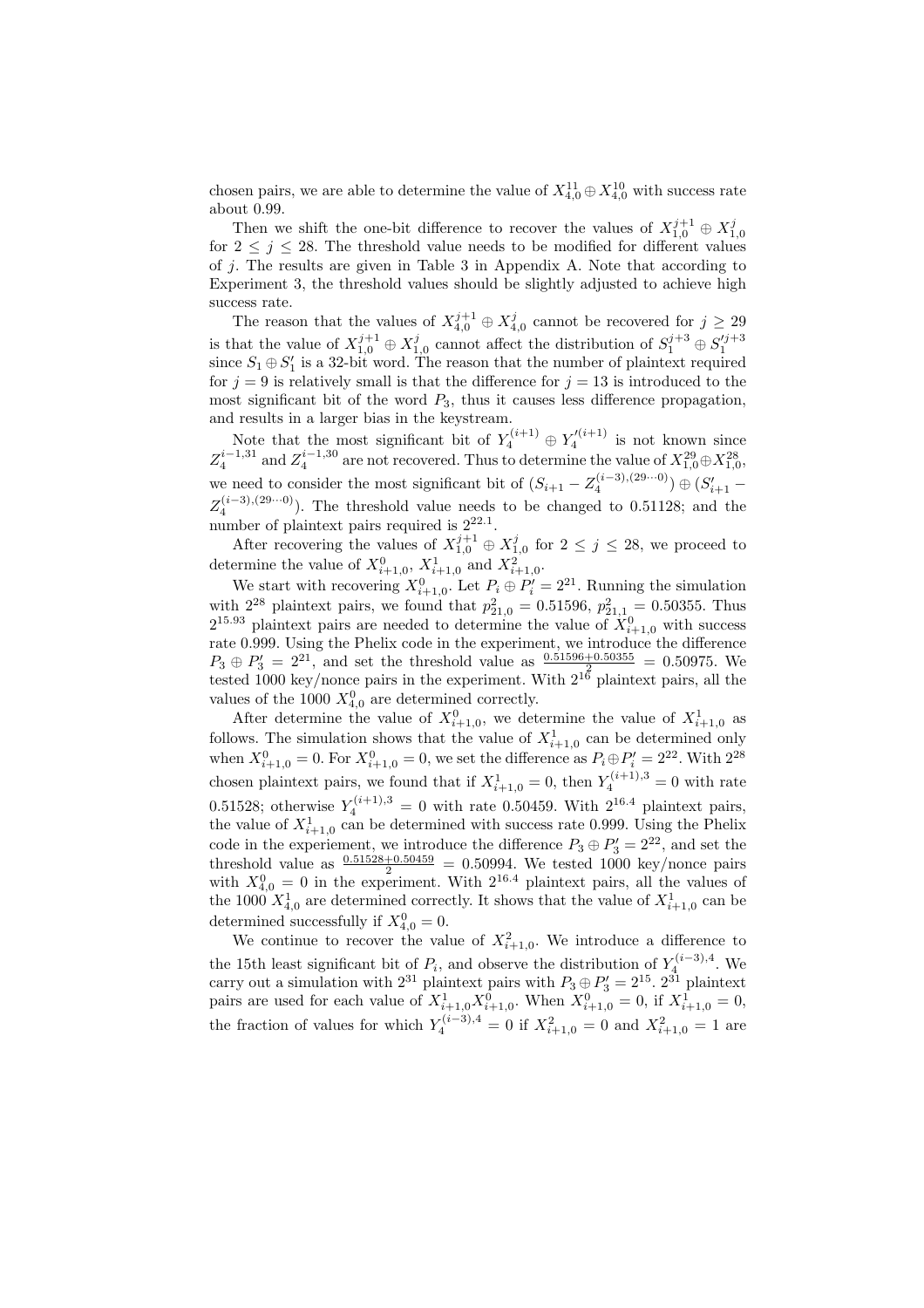0.53106 and 0.52613, respectively; if  $X_{i+1,0}^1 = 1$ , the franction of values for which  $Y_4^{(i-3),4} = 0$  if  $X_{i+1,0}^2 = 0$  and  $X_{i+1,0}^2 = 1$  are 0.52318 and 0.52315, respectively. It shows that the value  $X_{i+1,0}^2$  can only be determined if the values of  $X_{i+1,0}^1$  and  $X_{i+1,0}^1$  are both zero, and  $2^{18.6}$  plaintext pairs are required to achieve the success rate 0.999.

In the above attacks, we recovered 28.75 bits of  $X_{i+1,0}$ :  $X_{i+1,0}^{j+1} \oplus X_{i+1,0}^{j}$  for  $2 \leq j \leq 28$ ,  $X_{i+1,0}^0$ ,  $X_{i+1,0}^1$  (only if  $X_{i+1,0}^0 = 0$ ), and  $X_{i+1,0}^1$  (only if  $X_{i+1,0}^0 = 0$ and  $X_{i+1,0}^1 = 0$ ). 27 bits of  $X_{i+1,0}^{j+1} \oplus X_{i+1,0}^j$  ( $2 \leq j \leq 28$ ) can be determined according to Table 3. From Experiment 3, we know that if we slightly adjust the threshold value, and use about  $2^{2.7}$  times the number of plaintext pairs compared to Table 3, the success rate is about 0.99. The number of plaintext pairs required to determine these 27 bits is thus about  $27 \times 2^{22.2} \times 2^{2.7} = 2^{29.7}$ . The number of plaintext pairs to determine  $X_{i+1,0}^0$ ,  $X_{i+1,0}^1$  and  $X_{i+1,0}^2$  is small compared to  $2^{29.7}$ . The attack to recover 28.75 bits of  $X_{i+1,0}$  requires thus about  $2^{32.7}$  chosen plaintext pairs.

After recovering eight consecutive  $X_{i+1,0}$ , we recovered  $28.75 \times 8 = 230$  key bits. To recover the 256-bit key, the amount of operations required is about  $2^{256-230+ \binom{27\times8}{0.01\times27\times8}} = 2^{41.5}.$ 

The number of chosen plaintext pairs required in the attack is about  $2^{29.7} \times$  $8 = 2^{32.7}$ . The length of each plaintext ranges from 5 to 13 words. Thus the total amount of chosen plaintext required is about  $2 \times 2^{32.7} \times \frac{5+13}{2} \approx 2^{37}$  words. (The number of plaintext pairs needed to recover 8 consecutive  $Z_4^{(i)}$  is about  $2^{17} \times 8 = 2^{25}$ . It is small compared to  $2^{32.7}$ ).

## 6 An Approach to Strengthen Helix and Phelix

In Helix and Phelix, the plaintext is used to affect the internal state of the cipher. In order to achieve a high encryption speed, each plaintext word affects the keystream without passing through sufficient confusion and diffusion layers. This is the intrinsic weakness in the structure of Helix and Phelix. In the following, we provide a method to reduce the effect of such weakness.

The security of the encryption of Helix and Phelix can be improved significantly if a secure one-way function is used to generate the initial state of the cipher from the key and nonce. Then even if the internal state of one particular nonce is recovered, the impact on the security of the encryption is very limited since the key of the cipher is not affected. We believe that such an approach can be applied to improve the security of all the ciphers that use the plaintext to affect the internal state.

However, we must point out that such an approach does not substantially improve the security of the MAC in Helix and Phelix. Once an internal state is recovered, the attacker can forge many messages related to that particular nonce.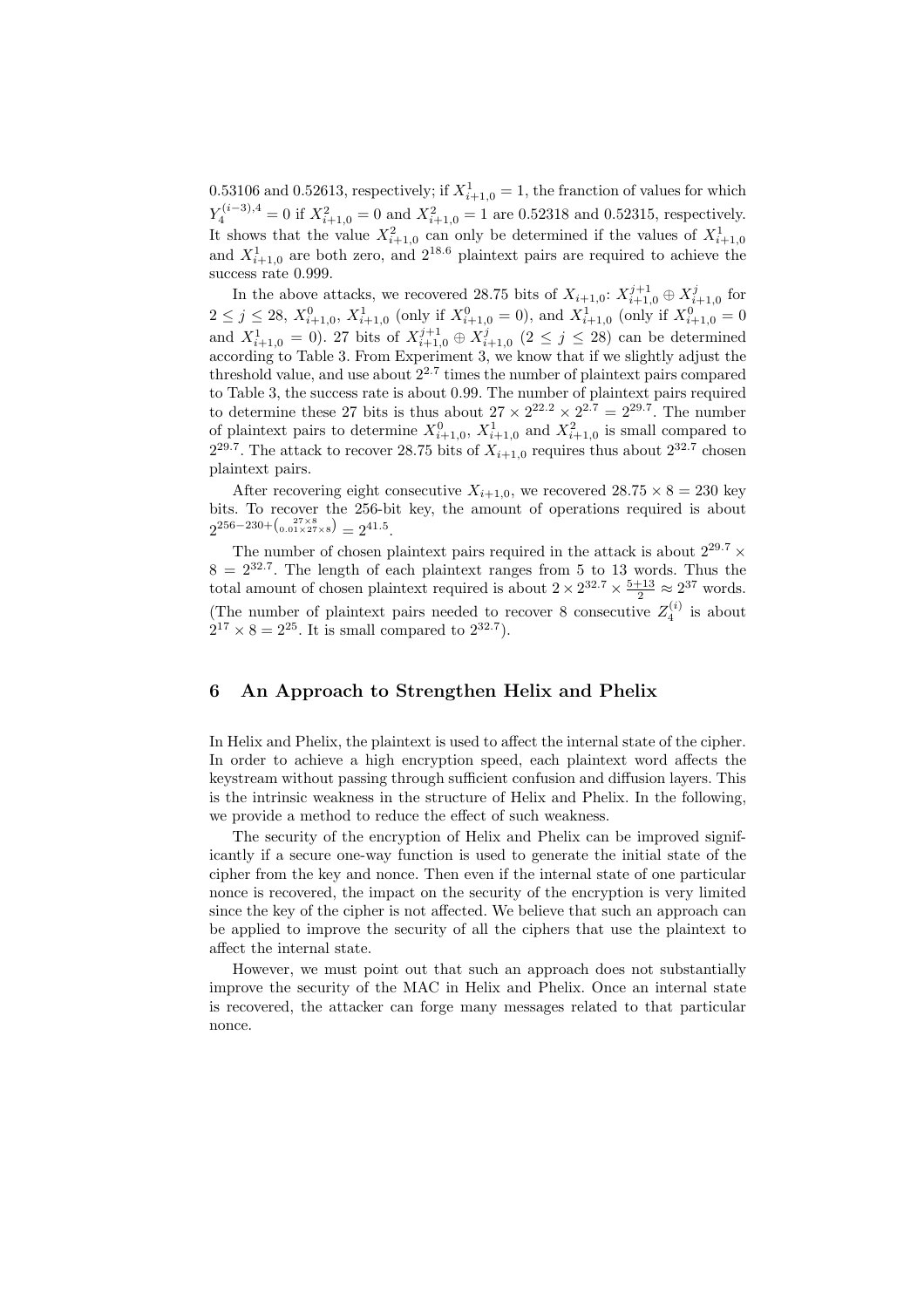## 7 Conclusion

Phelix is vulnerable to a key recovery attack when chosen nonces and chosen plaintexts are used. The computational complexity of the attack is much less than that of the attack against Helix. Our attack shows that Phelix fails to strengthen Helix in this respect.

We believe that one necessary requirement for a secure general-purpose stream cipher is that the key of the cipher should not be recoverable even if the attacker can control the generation of the nonce. In practice an attacker may gain access to a Phelix encryption device for a while, reuse a nonce and recover the key. We thus consider Phelix as insecure. (When the integrity checking mechanism is not enforced, an attacker can even modify the nonces in ciphertext and obtain repeated nonces.) Muller has pointed out the practical impact of the key recovery attack with reused nonces on the security of Helix in detail [2]. Muller stated clearly the difference between the nonce reusing attack against Helix and that against a synchronous stream cipher since the attack against Helix results in key recovery. The same comments apply to the attacks against Phelix.

### Acknowledgements

The authors would like to thank the anonymous reviewers of FSE 2007 for their helpful comments.

## References

- 1. N. Ferguson, D. Whiting, B. Schneier, J. Kelsey, S. Lucks, and T. Kohno. "Helix, Fast Encryption and Authentication in a Single Cryptographic Primitive." In Fast Software Encryption – FSE 2003, LNCS 2887, T. Johansson (Ed.), pp. 330-346. Springer-Verlag, 2003.
- 2. F. Muller. "Differential Attacks against the Helix Stream Cipher." In Fast Software Encryption – FSE 2004, LNCS 3017, B.K. Roy and W. Meier (Eds.), pp. 94-108, Springer-Verlag, 2004.
- 3. S. Paul, and B. Preneel, "Solving Systems of Differential Equations of Addition." Australasian Conference on Information Security and Privacy – ACISP 2005, LNCS 3574, C. Boyd and J. Gonzalez (Eds.), pp. 75-88, Springer-Verlag, 2005.
- 4. S. Paul, and B. Preneel, "Near Optimal Algorithms for Solving Differential Equations of Addition with Batch Queries." In Progress in Cryptology - Indocrypt 2005, LNCS 3797, S. Maitra, C.E. Venimadhavan, R. Venkatesan (Eds.), pp. 90-103, Springer-Verlag, 2003.
- 5. D. Whiting, B. Schneier, S. Lucks, and F. Muller, "Phelix: Fast Encryption and Authentication in a Single Cryptographic Primitive." eSTREAM, ECRYPT Stream Cipher Project Report 2005/027.
- 6. H. Wu, and B. Preneel, "Cryptanalysis of the Stream Cipher ABC v2." In Selected Areas in Cryptography – SAC 2006, Lecture Notes in Computer Science, to appear.